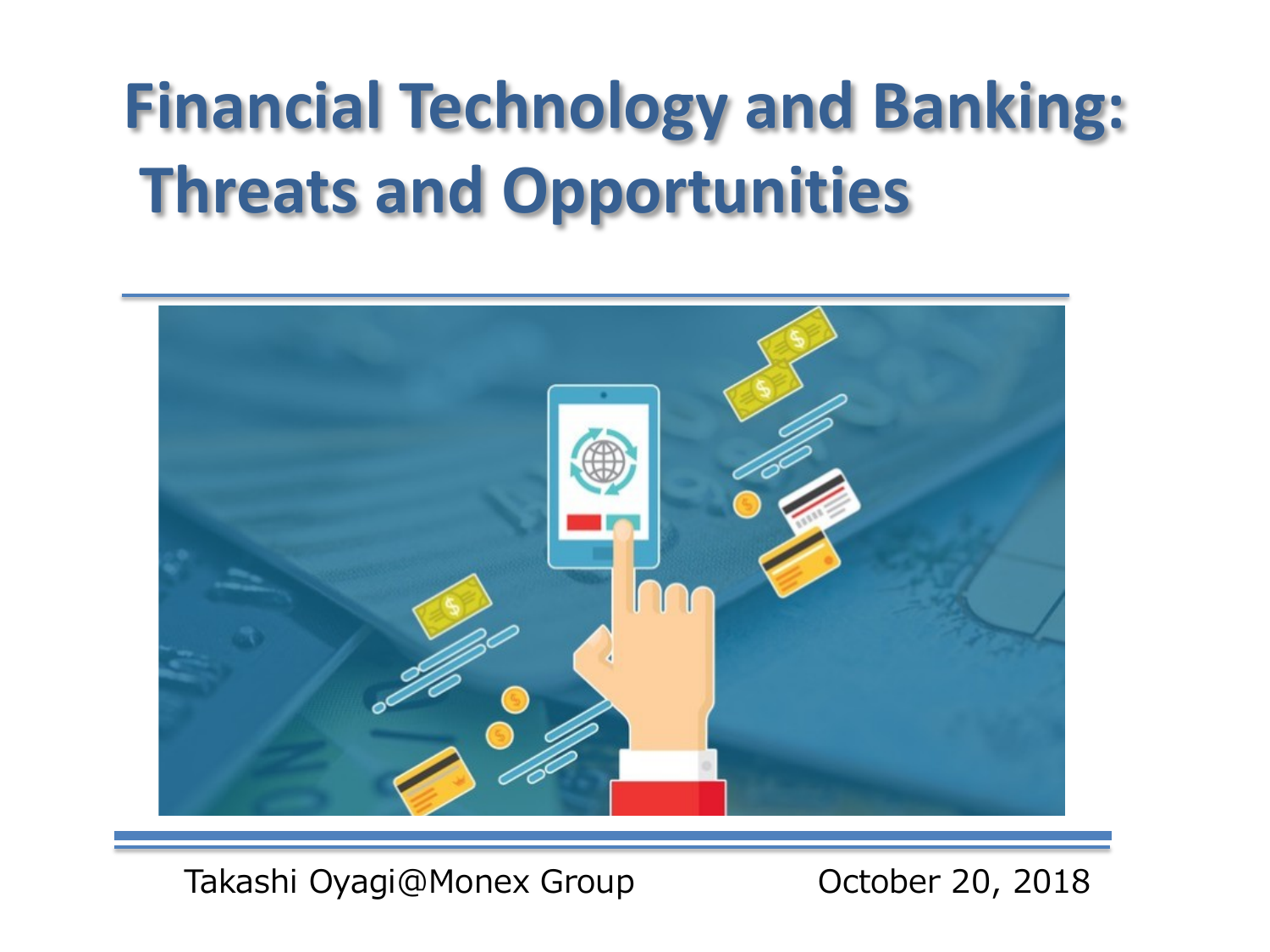# **About Monex Group**

- **Started in 1999 as Online Broker in Japan, "fintech" disrupter**
	- **→ Retail stock trading online in Japan: 0% to 90%+ in 20 years**
- **3 Business Lines:**
	- **1) Online Broker in 4 Countries (Japan/US/HK/AU)**
	- **2) Cryptoexchange [Coincheck]**
	- **3) VC (focus on fintech)**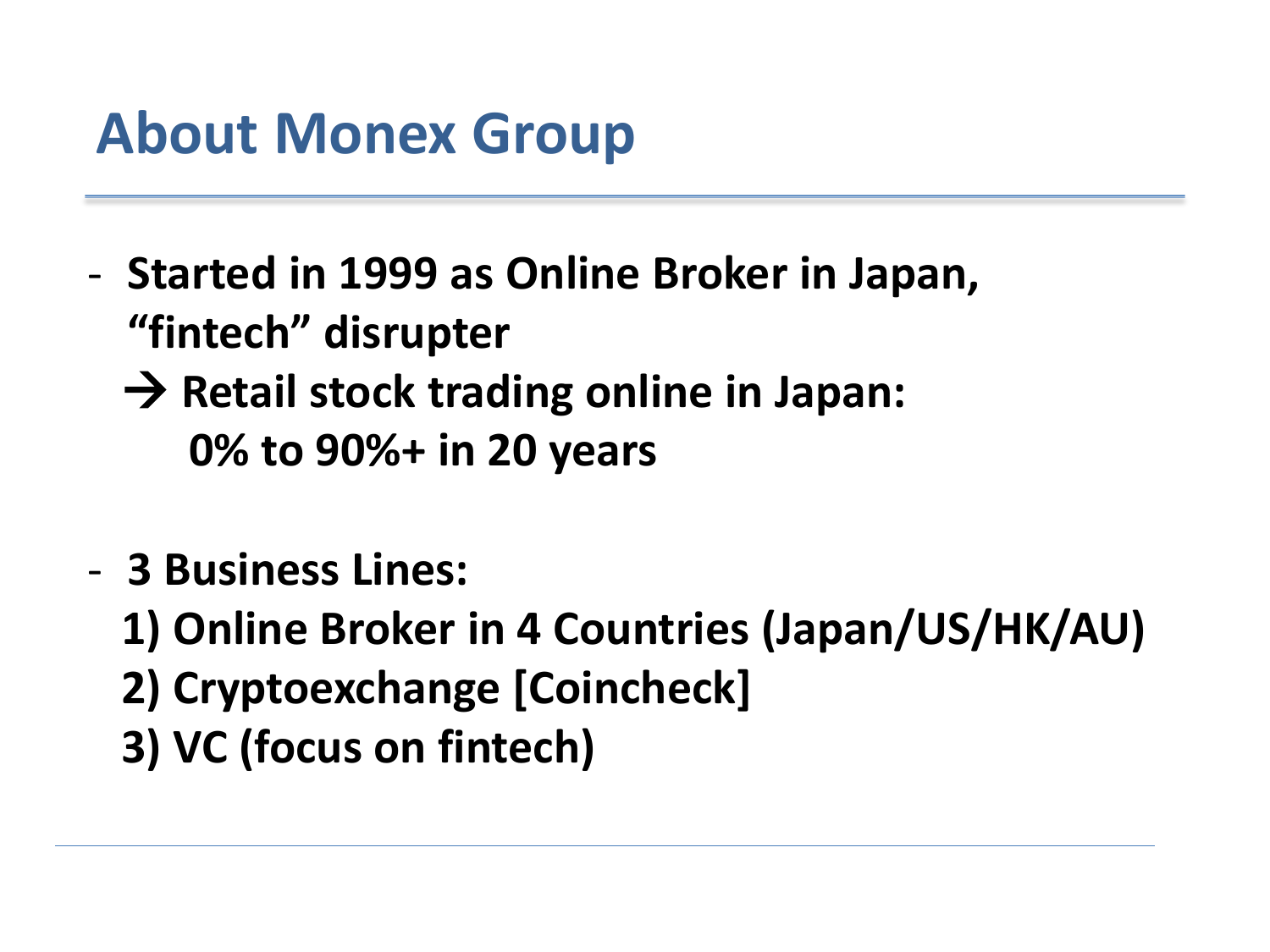### **2 Most Important Technology Changes**

## **1) Artificial Intelligence (Machine Learning of Big Data)**

**2) Blockchain (Distributed Ledger Technology)**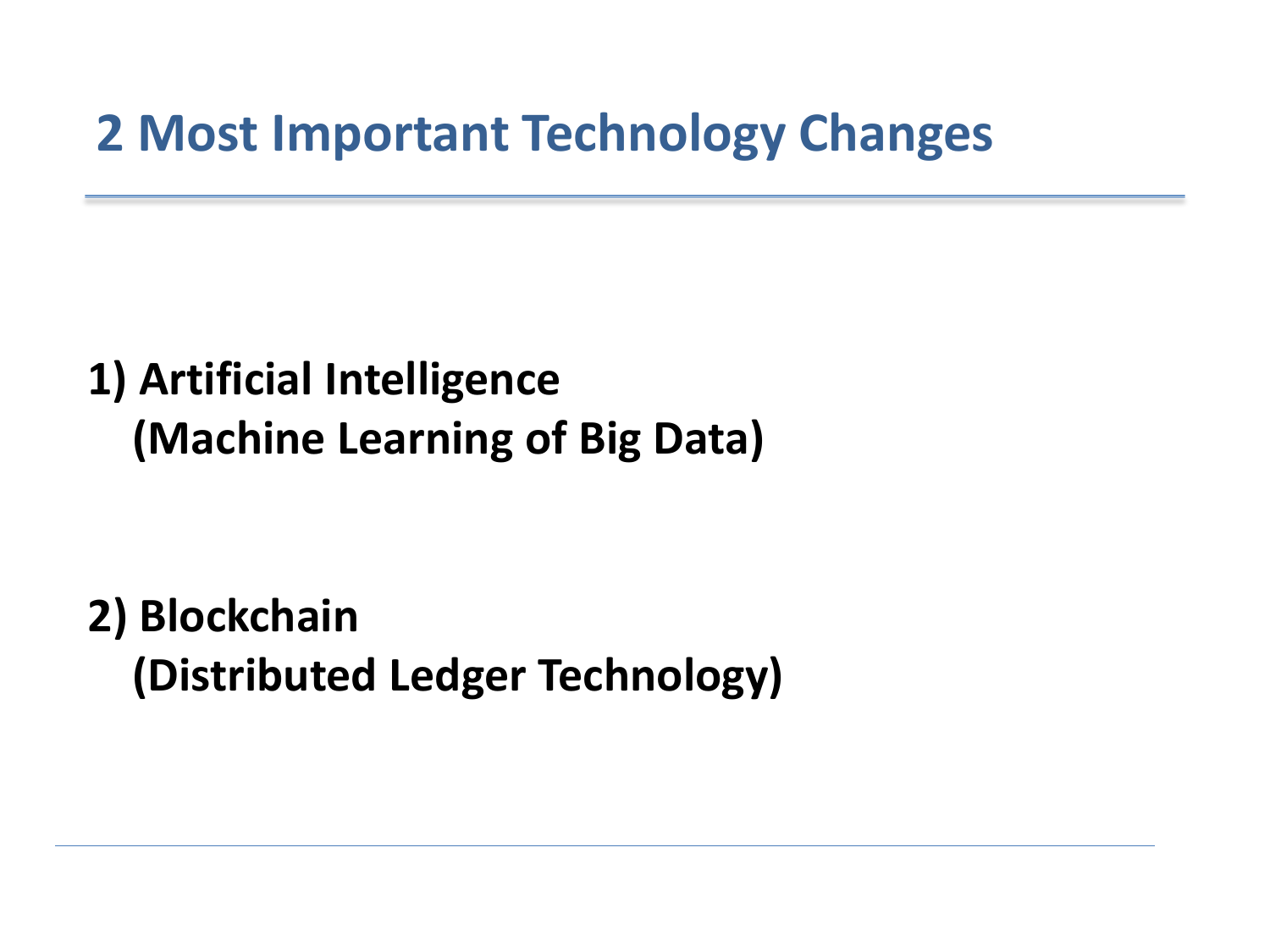## **2 Most Important Technology Changes**

**Artificial Intelligence (Machine Learning of Big Data)**

**Personalization (Profiling) x Extreme Speed**

**→ Credit Scoring & Lending InsurTech RoboAdvisor**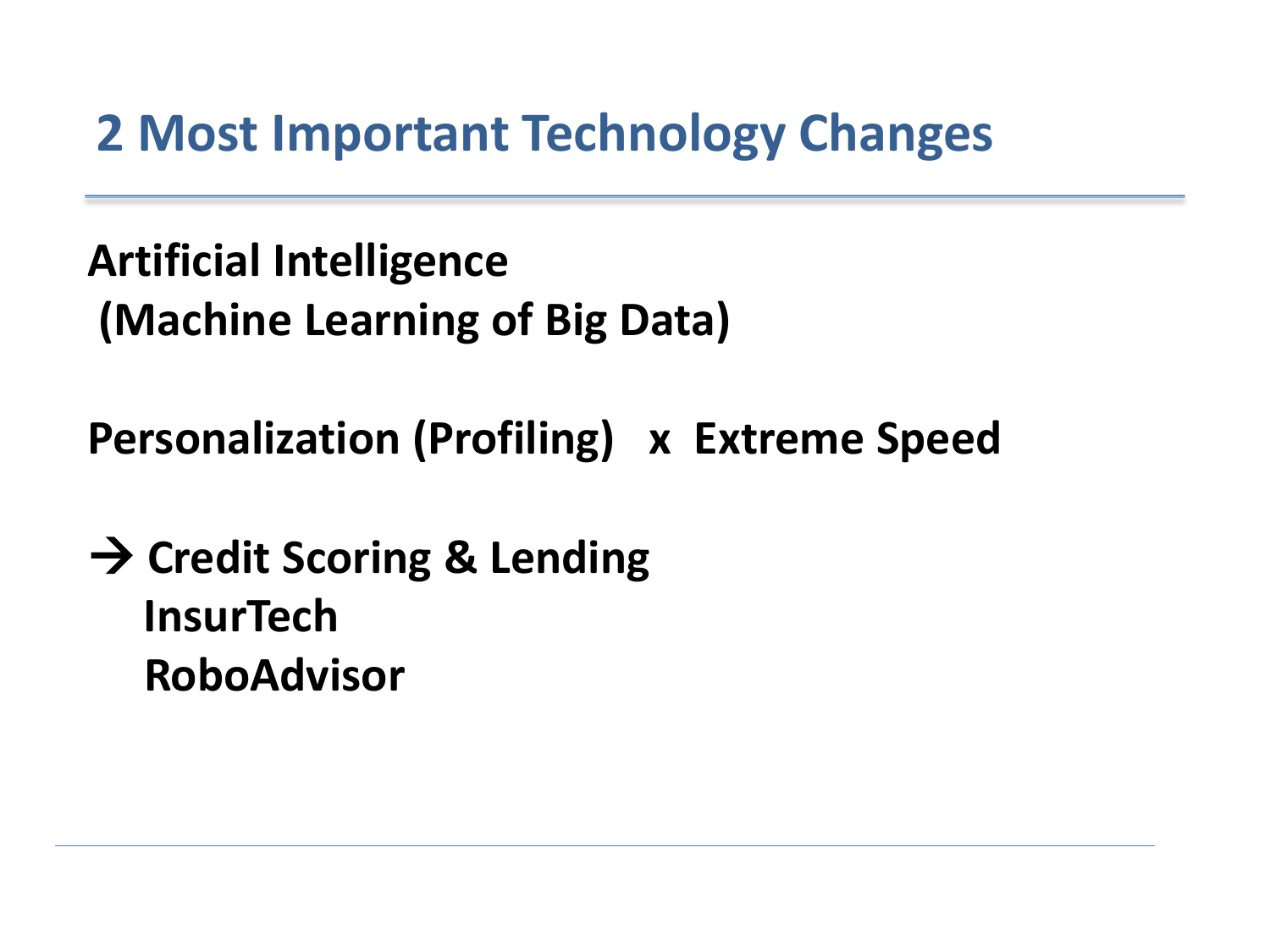## **2 Most Important Technology Changes**

**Blockchain (Distributed Ledger Technology)**

**Distributed records of data resistant to modification**

 **International Money Transfer Trade Finance Asset Tokenization Capital Raise (ICO / STO)**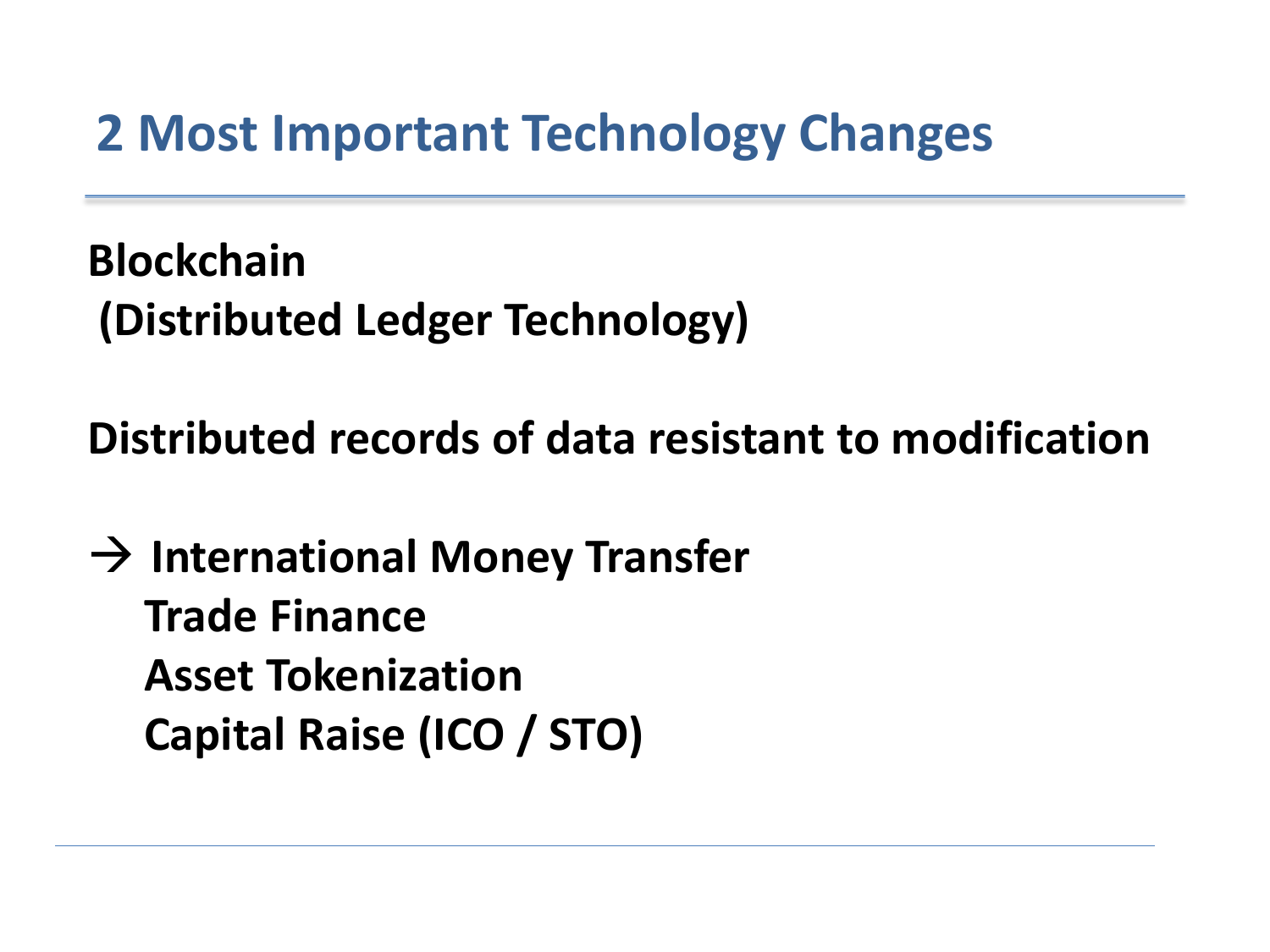# **Entrance by Platformers**



#### **Alibaba Group** 阿里巴巴集团

- **- Alipay (QR on mobile. Killing UnionPay)**
- **- Yuebao (World largest MMF \$233bn)**
- **- Sesame Credit (AI credit scoring)**

# amazon

**- Amazon Lending**

**Market Place / FBA (Fulfilment By Amazon) / AWS**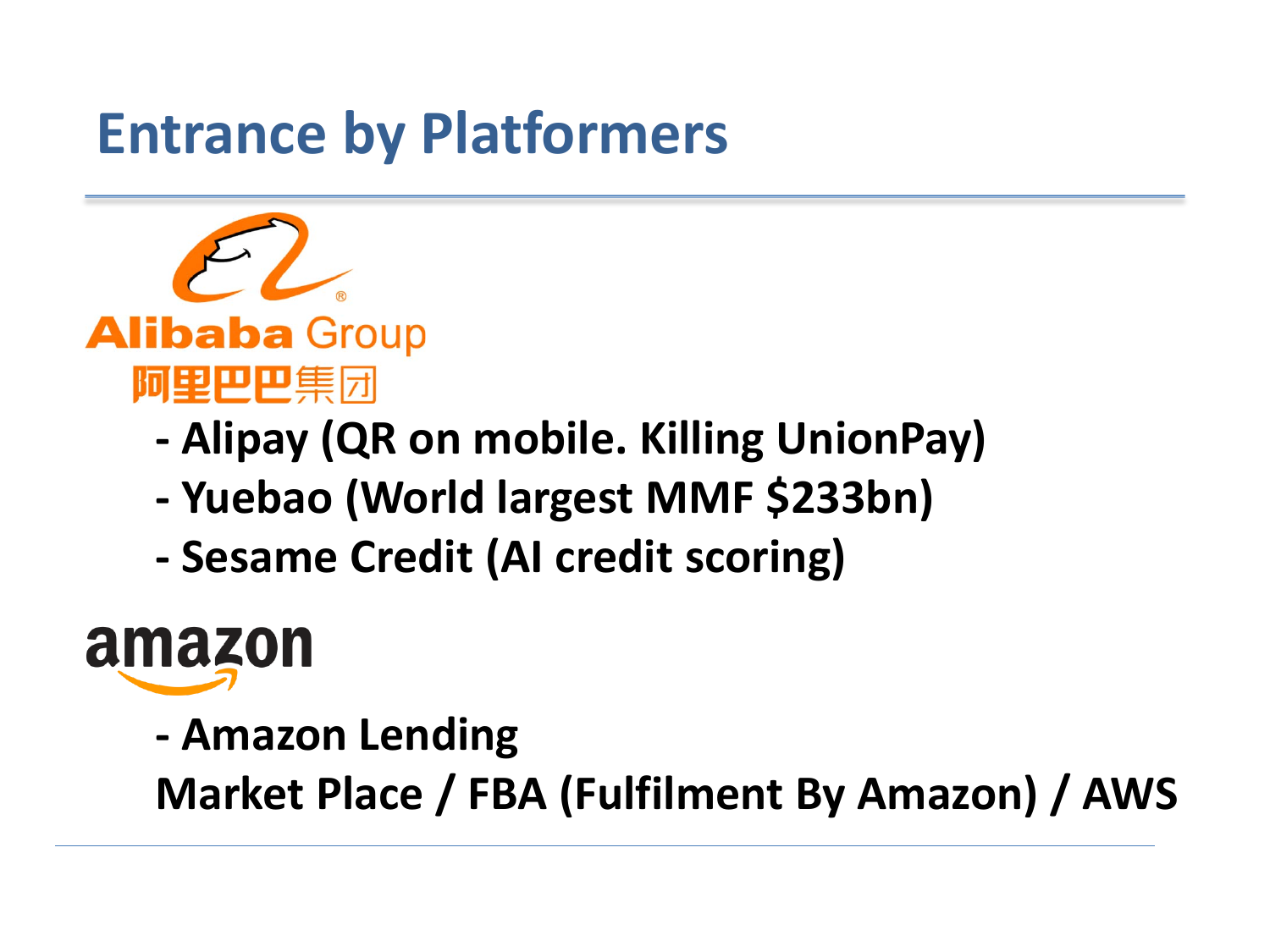**Cashless Society**

% **of China youths do not carry any cash**

#### **Penetration of mobile payments among Chinese individuals**



https://www.viatech.com/ja/2016/09/smart-lockersstreetwise-self-service-ja/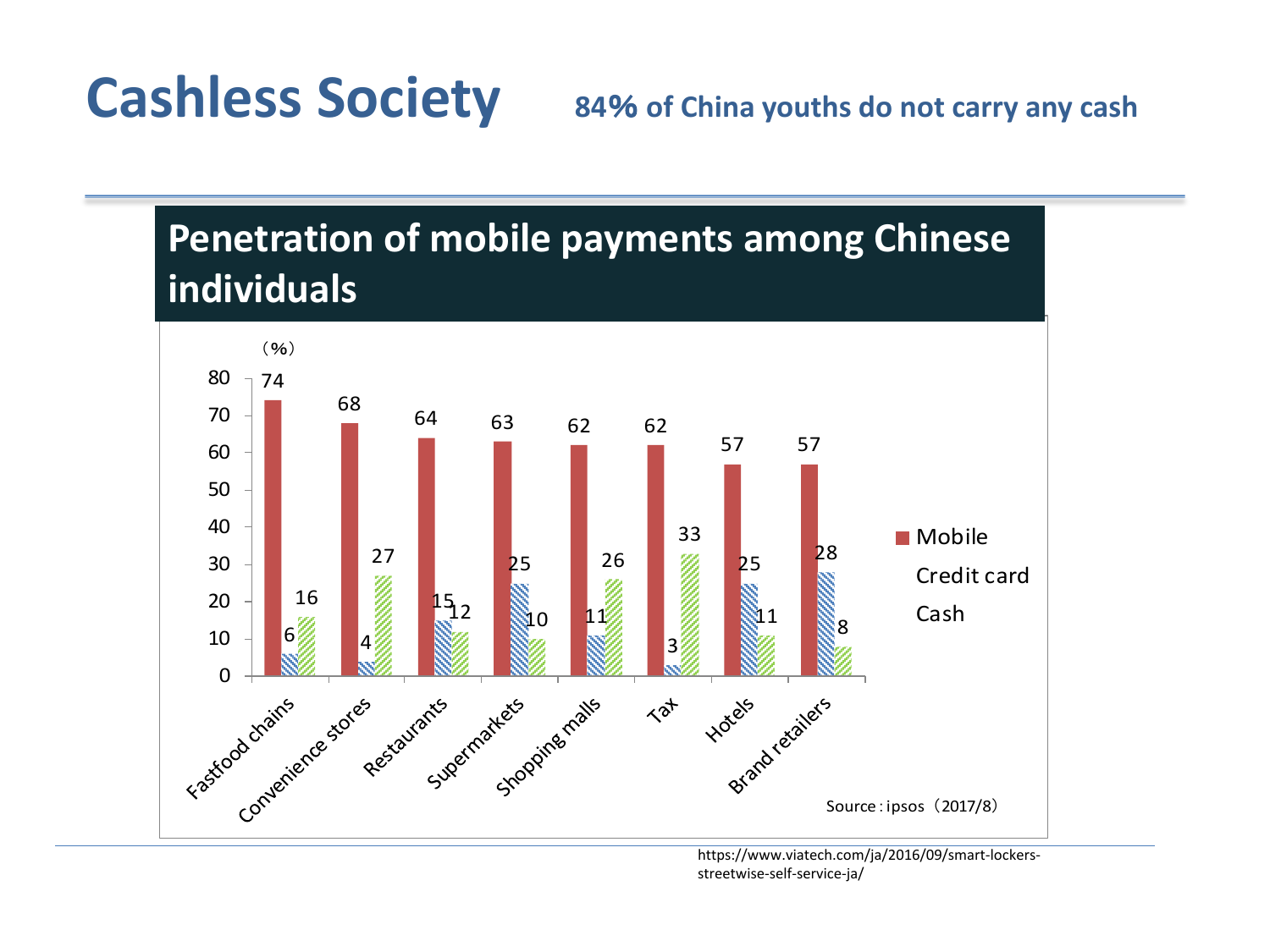# G**rowing consumption via Internet**



(Source) Ministry of Internal Affairs and Communications (Source) Statista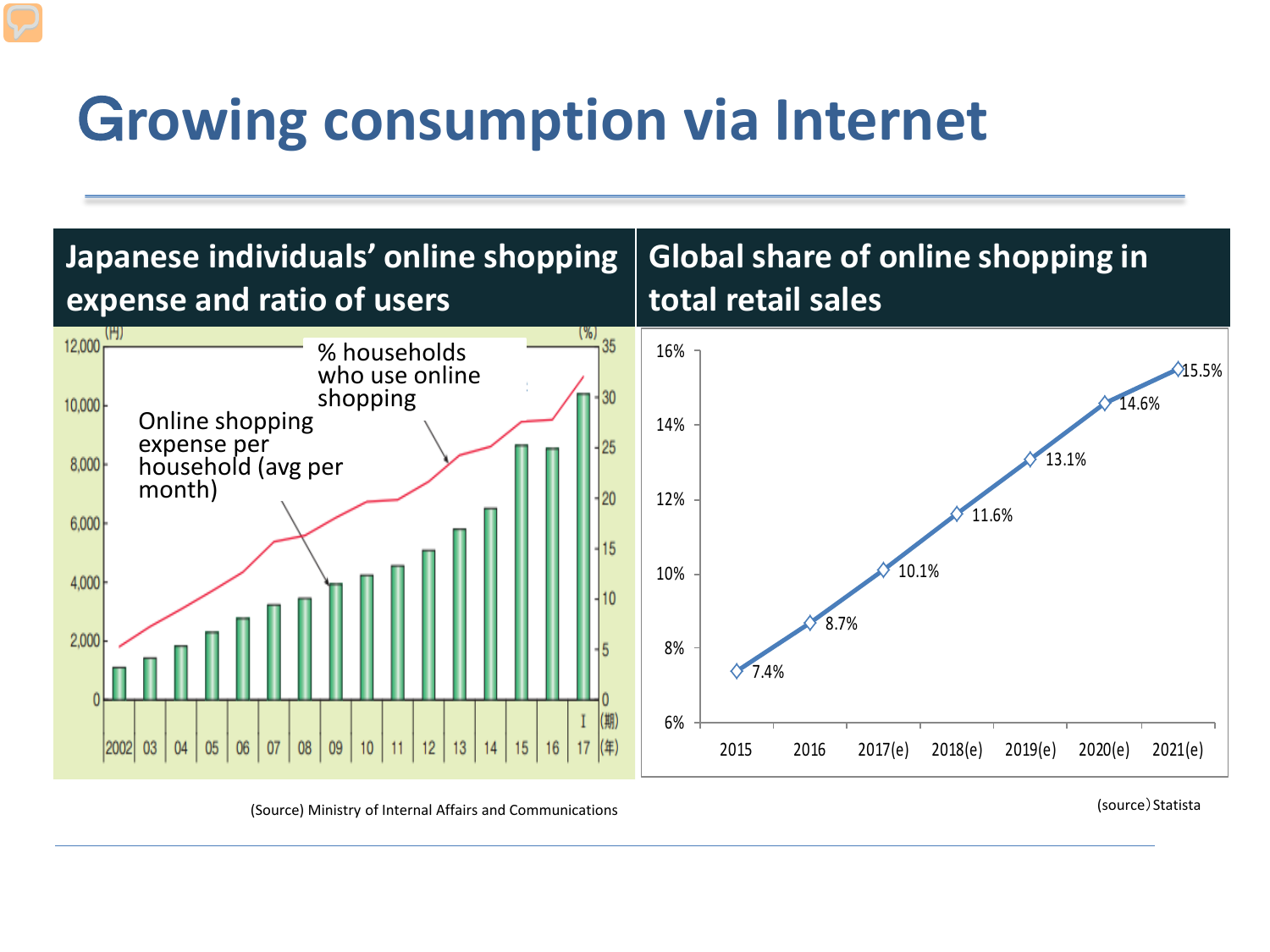## **AI x Blockchain x Platformers**

**What happens if… Amazon issues "Amazon Coin" using blockchain that will be used as a currency?**